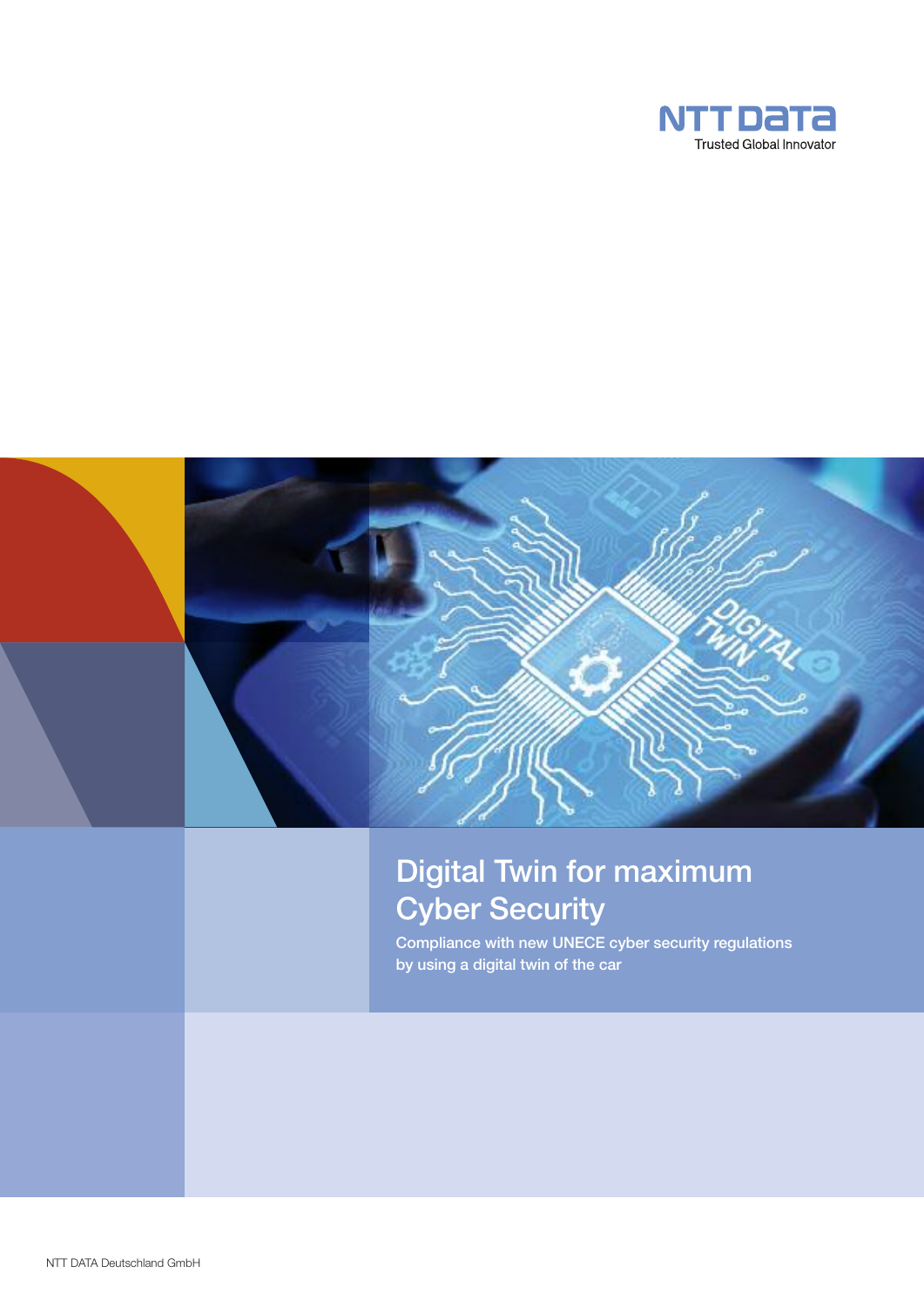# **Digital Twin for maximum Cyber Security**

**Digitization in the automotive industry makes cyber security a focus topic for vehicle software updates – international regulatory bodies are currently working on security guidelines. For vehicle manufacturers, this means that they have to establish processes and systems in accordance with the new cyber security requirements as quickly as possible. "Digital Twin Computing" can provide significant support in this area. The new Digital Twin Computing initiative from Japan is going beyond the traditional understanding of digital twin.**

Modern vehicles are "data centers on wheels": they contain over 100 electronic control units for functions such as engine control, anti-lock braking system, airbag or navigation. Each control unit is a computer with the corresponding (embedded) software. In total, around 100 million lines of code are currently installed in a premium vehicle. Innovations such as automated driving and the increasing networking of vehicles will at least double the software volume in the next ten years. This software must be maintained over the entire lifecycle in order to achieve security and customer satisfaction. On the one hand, software maintenance can consist of correcting errors. On the other hand, it can also enable new functions. In both cases, the software updates must be applied to each individual vehicle. Up to now, this usually required a workshop visit. In the future, this process will increasingly take place over the air, or OTA for short.

## **Safety is not just security**

Functional safety was in the foreground in the historically grown vehicle architectures; it was already defined in ISO 26262 in 2011. In contrast, information security is a newer discipline in this environment. This type of security has quickly become very important due to the increasing number of potential points of attack in intelligent, networked vehicles (see Figure 1).

OTA is just one of many information security risks that must be kept as small as possible with appropriate measures. This is even more true since cyber security and OTA are subject to international standardization and are therefore a prerequisite for type approval (homologation) of vehicles in the individual markets.

# ■ **New cyber security regulations change type approval process**

Vehicles are sold and used globally. In doing so, they must comply with country-specific approval regulations. In Germany, for example, type approvals are granted by the Federal Motor Transport Authority on the basis of the road traffic licensing regulations. To simplify the process of homologation, the "United Nations Economic Commission for Europe", or UNECE for short, has WP29, i.e. the "World Forum for Harmonization of Vehicle Regulations". The rules are agreed there and then transposed into national law. In particular, the Cyber Security and Software Updates OTA task force is working on two regulations that will have a massive impact on type approval in the coming years and pose major challenges for vehicle manufacturers. The digital twin of the vehicle is an essential component of the solution.

# **SUMS – enormous effort for car manufacturers**

The current draft of the regulations from the beginning of 2019 provides that vehicle manufacturers establish processes and systems to ensure information security during development, production and use. Among other things, a software update management system (SUMS) is to be created and audited every three years. The requirements for the SUMS include the identification of all software versions and their dependencies on the hardware and software environment used (compatibility), the identification of target vehicles for a software update, the impact analysis on existing type approvals, information on the vehicle user and the safe implementation of software updates – all combined with extensive documentation.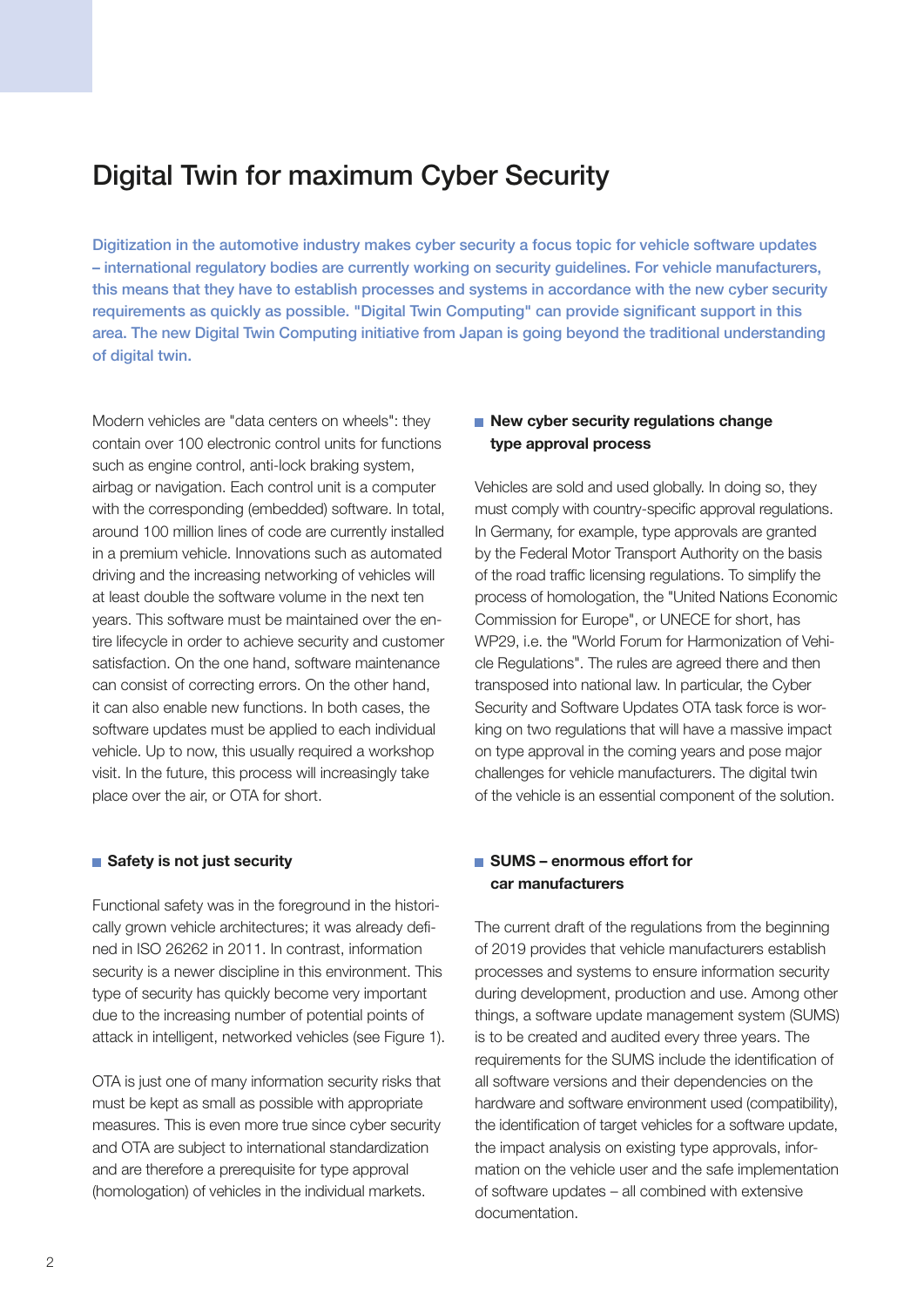

Another requirement in connection with SUMS is the "RX Software Identification Number" (RXSWIN), which contains regulation-specific information about homologation-relevant software. Each vehicle must

be able to provide information via standard interfaces (on-board diagnostics, OBD for short) which software versions for functions relevant to type approval are installed on the vehicle.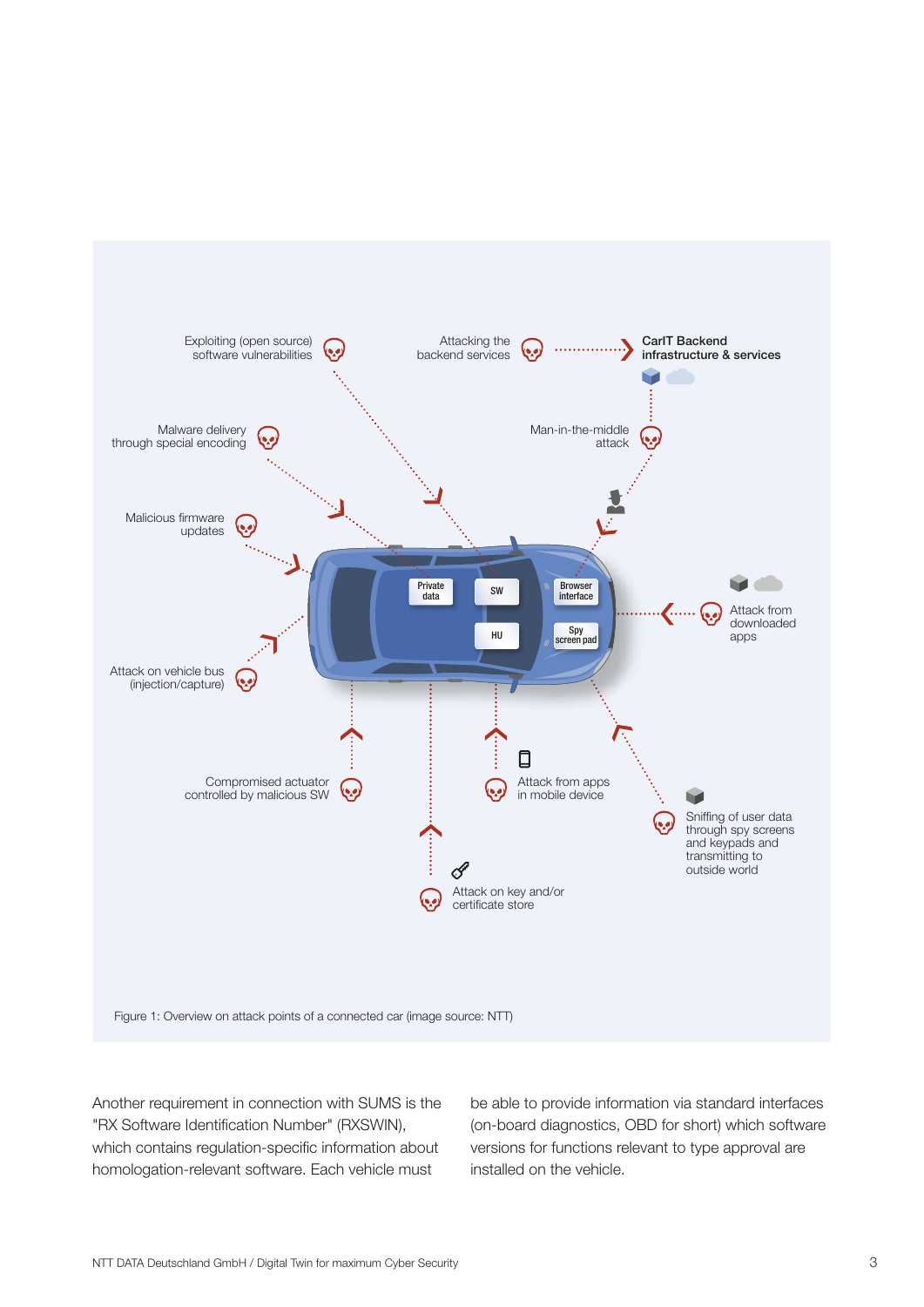#### **New challenges for automotive manufacturers (OEMs) and suppliers**

OEMs are under great time pressure to have the SUMS & CSMS (Software Update Management System & Cyber Security Management System) and the associated processes and documentation established and audited as soon as the UNECE regulations have been finalized.

The introduction of the software identification number (RXSWIN), which contains information about the approval-relevant software of the electronic control systems and must exist across the entire value chain and the complete product life cycle, requires a comprehensive review and, if necessary, redefinition of processes. Given the many partners and suppliers involved, this is a complex requirement.

# **Meeting new regulations: Digital Twin reduces effort**

To meet cyber security regulations such as SUMS & Co., the digital twin of the vehicle is an essential solution component, as automobile manufacturers can use digital twins to monitor and analyze the real vehicle. A digital vehicle twin thus offers exactly what the new UNECE regulations require in terms of transparency for the highest possible cyber security: The integrity and authenticity of the software in the vehicle can be traced at any time, software updates must be verified and validated at an early stage, for example by simulating cyber attacks.

## **Digital twin for vehicles**

For an efficient software update management system, a digital twin of the vehicle is almost a must. All information on the vehicle's software and control unit configuration is available from the manufacturer at the time of delivery, but can change due to visits to the workshop or accidents, for example. Therefore, the current configuration of each individual vehicle must be checked before installing an update in order to reliably meet requirements such as storage space, libraries, control unit versions and compatibility.

Concepts such as app stores for vehicles can also result in a large number of complex configurations over the product life cycle in the entertainment area.

The combination of the vehicle twin with the owner's driving profile allows further process optimization. For example, a time can be determined at which the vehicle is probably not being used and then the update can be carried out successfully.

#### **Implementation over the product life cycle**

The digital twin for the software must be available both at the car manufacturer and on the individual vehicle. The manufacturer builds the digital twin during product development and validates it with virtual and physical tests. The dependencies between electronic control units and software modules and their suppliers must also be managed. Depending on the vehicle equipment, the appropriate software versions and data must then be brought to the control units in production. Finally, in aftersales it is important to provide the dealers and workshops with the latest versions.

These processes are based on IT applications for software configuration management including compatibility management. In addition to the software source code, it is also necessary to manage the executable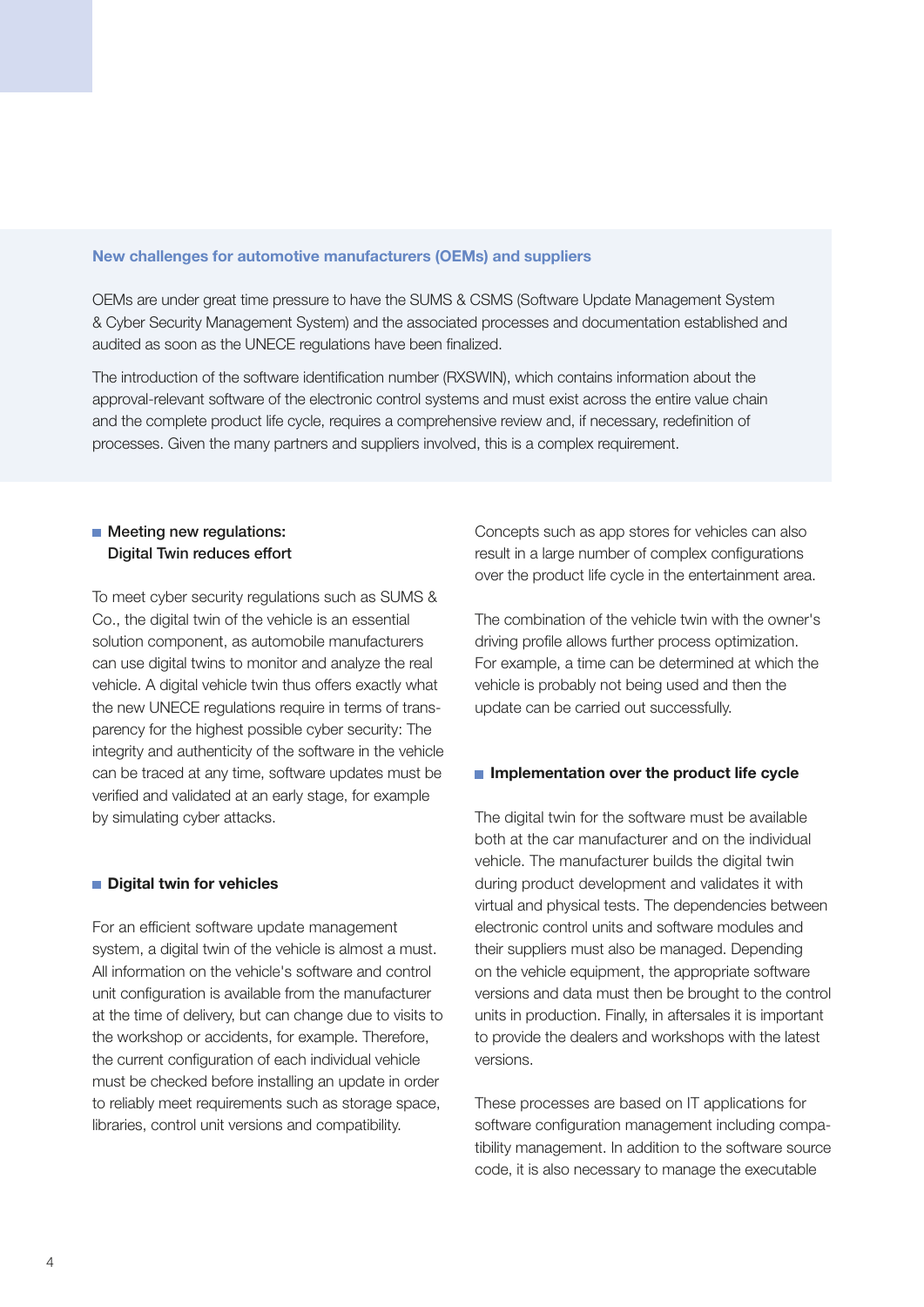binary files and other data for parameterization. This software configuration is linked to the product structure in development and production. The delivery status of the software configuration of a vehicle can be seen as the initial status of the digital twin. This configuration must not only be managed centrally in the vehicle manufacturer's databases, but also stored on the vehicle with the ability to be queried.

### **Successful automotive OTA**

From the smartphone we know the software update process, which is usually initiated by the user. In addition to this pull mechanism, a push mechanism is also required in the automotive sector, for example for recalls and security-critical updates. Some experiences from this environment should also be considered for automotive OTA:

- Sign code: check the safe origin before installation
- Only transmit updates via secure communication channels: encrypt the path from the cloud to the gateway/edge and from there to the vehicle
- Delta updates of the affected code modules: optimize bandwidth requirements and update duration
- Automatic recovery including rollback: create a functional state after connection problems

## **Outlook: Digital Twin Computing**

At the end of 2019, the Japanese NTT presented the first research results with the Digital Twin Computing Initiative (DTC) in order to significantly expand the areas of application of digital twins through modern IT.

The difference between Digital Twin and DTC is as follows: Conventional digital twins are created and used for specific purposes. It is difficult to combine and interact with different digital twins. The DTC vision extends this concept by merging several digital twins in different industries and by expanding existing digital twins. For example, entire supply chains including

factory planning and logistics could be mapped. This would require an enormous amount of IT resources. Therefore, an infrastructure based on an "Innovative Optical and Wireless Network (IOWN)", such as that offered by NTT, is an important building block for DTC. IOWN uses the future technology of photonics for ultra-fast data transmission.

The technical solution modules for DTC form an architecture with four layers:

- **1. Cyber/Physical Interaction Layer** for the interaction between the real world of humans and things with cyberspace
- **2. Digital Twin Layer** for the generation and maintenance of digital twins
- **3. Digital World Presentation Layer**, in which digital twins can be combined
- **4.Application layer** for running applications

**Conclusion: "DTC is a broad vision. We believe that we have to work with many partners from many different disciplines, for example from the social and natural sciences as well as the humanities and applied sciences, to implement this concept and to advance society."** said Koya Mori, Senior Research Engineer from the NTT Software Innovation Center in Tokyo

#### **Author Biography**

Jens Krüger, born in 1966, has a degree in business information technology. After studying at the FH Wedel University of Applied Sciences, he initially worked in engineering IT for a global automotive supplier for 10 years. Since 1998 he has been working for the Japanese IT service provider NTT DATA in Munich as a consultant in the area of product lifecycle management and heads the global Engineering Center of Excellence.

Initial publication in German language: Krüger, J.: Digital Twin für maximale Cyber Security. Zeitschrift für Wirtschaftlichen Fabrikbetrieb (ZWF). Sonderausgabe "Digitaler Zwilling" (2020), S. 29-31.